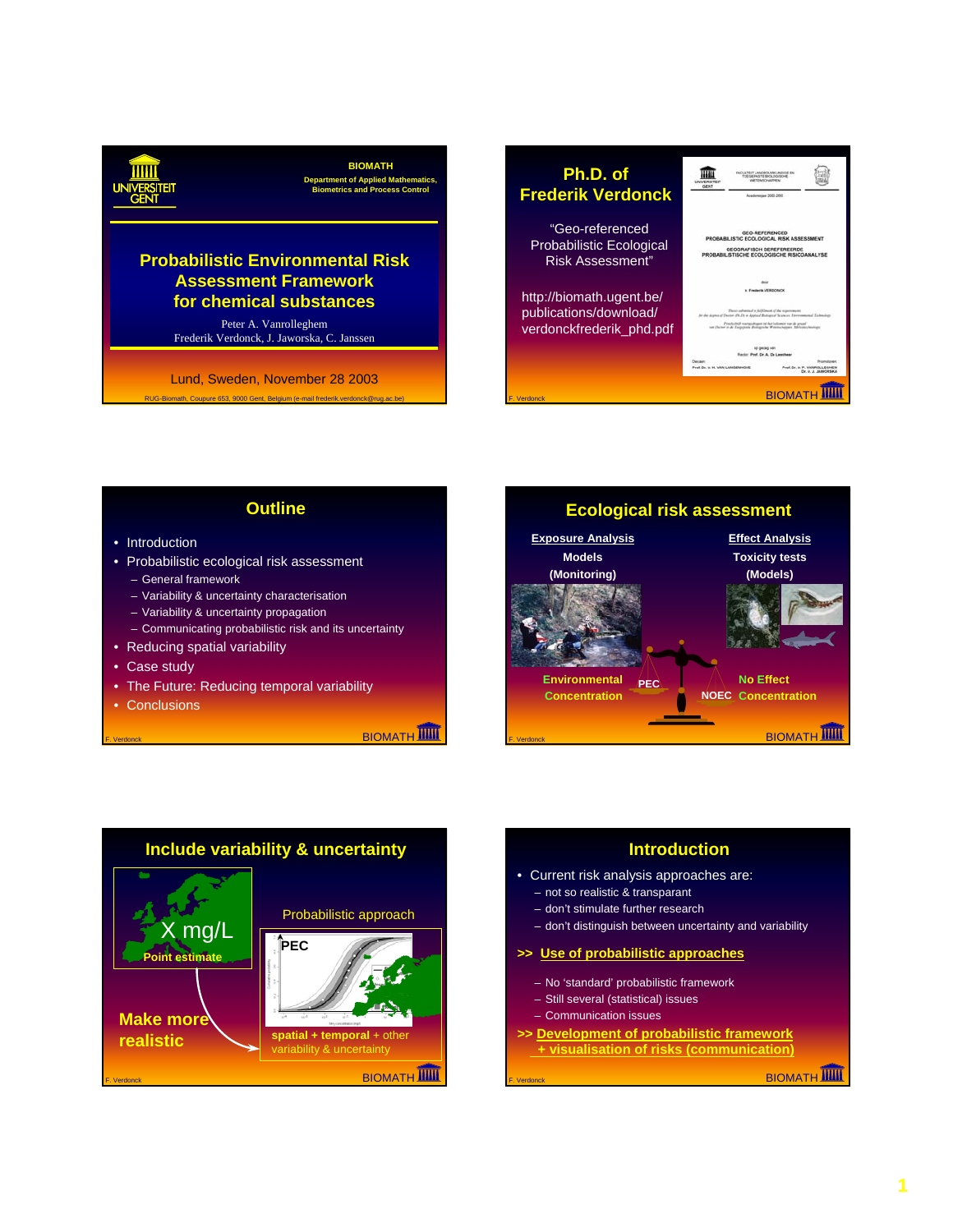# **Variability <> uncertainty**

Variability:

- true heterogeneity
- not reducible through further measurements
- e.g. temporal/spatial variations of river flow



- ignorance, partial knowledge
- partly reducible through further measurements
- e.g. sampling or measurement error



distrib<br>Data<br>certainty<br>B0 Per









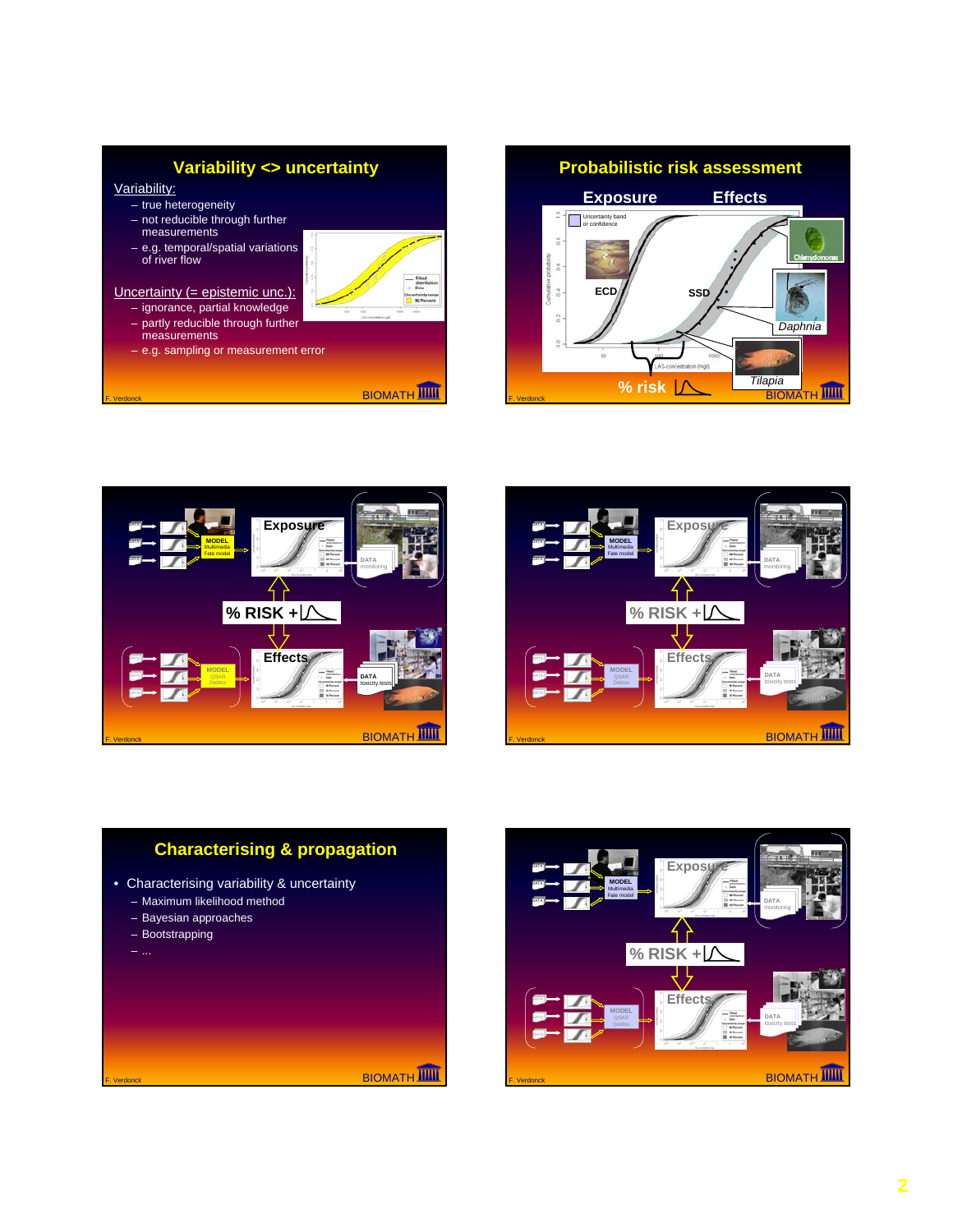



**MODEL Multimedia**  **Exposure**

DATA DATA